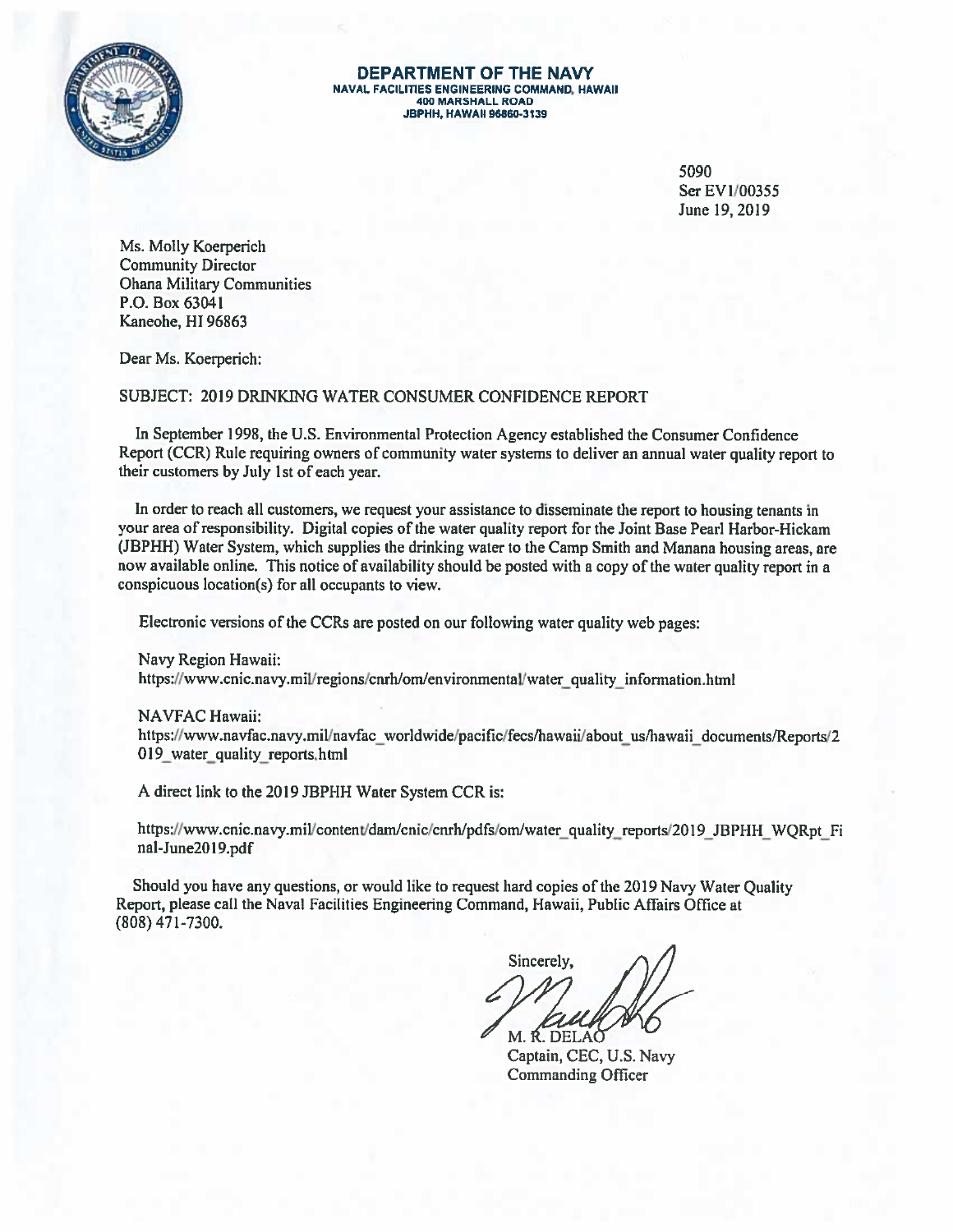# **Water Quality Report**



### **Joint Base Pearl Harbor-Hickam Water System**

#### *(Waiawa, Halawa & Red Hill Sources)*

**This report meets federal and state requirements for Consumer Confidence Reports. This report is updated annually and reflects monitoring data collected up to Dec. 31, 2018.**

**The Navy is pleased to provide you with this year's annual Water Quality Report for the Joint Base Pearl Harbor-Hickam Water System.** 

**This pamphlet provides information about the water that has been delivered to you over the past year. It describes where your water comes from, what it contains, and how it compares to standards for safe drinking water.** 

**Our goal is, and always has been, to provide you safe and dependable drinking water.**

#### **Water Provider**

**The Naval Facilities Engineering Command (NAVFAC) Hawaii owns and operates the water system servicing your area. As the Navy water provider in the state, NAVFAC Hawaii primarily supplies water to military housing and installations.**

#### **Drinking Water Standards**

**The Environmental Protection Agency (EPA) and State of Hawaii regulations require us to test your water for contaminants on a regular basis, making sure it is safe to drink, and to report our results accordingly.**

**To ensure that tap water is safe to drink, EPA prescribes regulations which limit the amount of certain contaminants in water provided by public water systems. The Food and Drug Administration does the same for bottled water.** 

**In the latest compliance monitoring period, we conducted tests for over 70 contaminants that have potential for being found in your drinking water. Tables 1-1, 1-2, 1-3, 1-4, 1-5, 1-6, 1-7, and 1-8, show the levels of concentrations of regulated contaminants found in your water. In all cases, the levels measured met both EPA and State requirements for safe drinking water.**

**We are continually working to protect your drinking water from contaminants. The State of Hawaii's Department of Health completed the** 

**Source Water Assessment in 2004. This document identifies the susceptibility of your water supply to contamination. The source water assessment is available for review by contacting NAVFAC Hawaii, Public Affairs, at 808-471-7300.**

#### **Source of Water**

**Your drinking water comes from three ground water sources: Waiawa, Halawa, and Red Hill. Ground water is naturally filtered as it travels from the surface to the aquifer below ground. The water is pumped up from the aquifer, disinfected, fluoridated, and piped into the distribution system.**

**For a limited time during 2018:**

- **The Radford Terrace Eastern Housing area was supplemented with water from the Honolulu Board of Water Supply's (BWS) Kalauao Wells and Punanani Wells.**
- **The Manana housing area was supplemented with water from the Honolulu Board of Water Supply's (BWS) Pearl City Shaft and Well 1.**

#### **Possible Source of Contaminants**

**The sources of drinking water (both tap water and bottled water) include: rivers, lakes, streams, ponds, reservoirs, springs and wells. As water travels over the surface of the land or through the ground, it dissolves naturally-occurring minerals. It can also pick up other substances resulting from the presence of animals or human activity. Drinking water, including bottled water, may reasonably be expected to contain at least small amounts of some contaminants. The presence of contaminants does not necessarily indicate that the water poses a health risk.**

**More information about contaminants and potential health effects can be obtained by calling the EPA's Safe Drinking Water Hotline at 1-800- 426-4791.**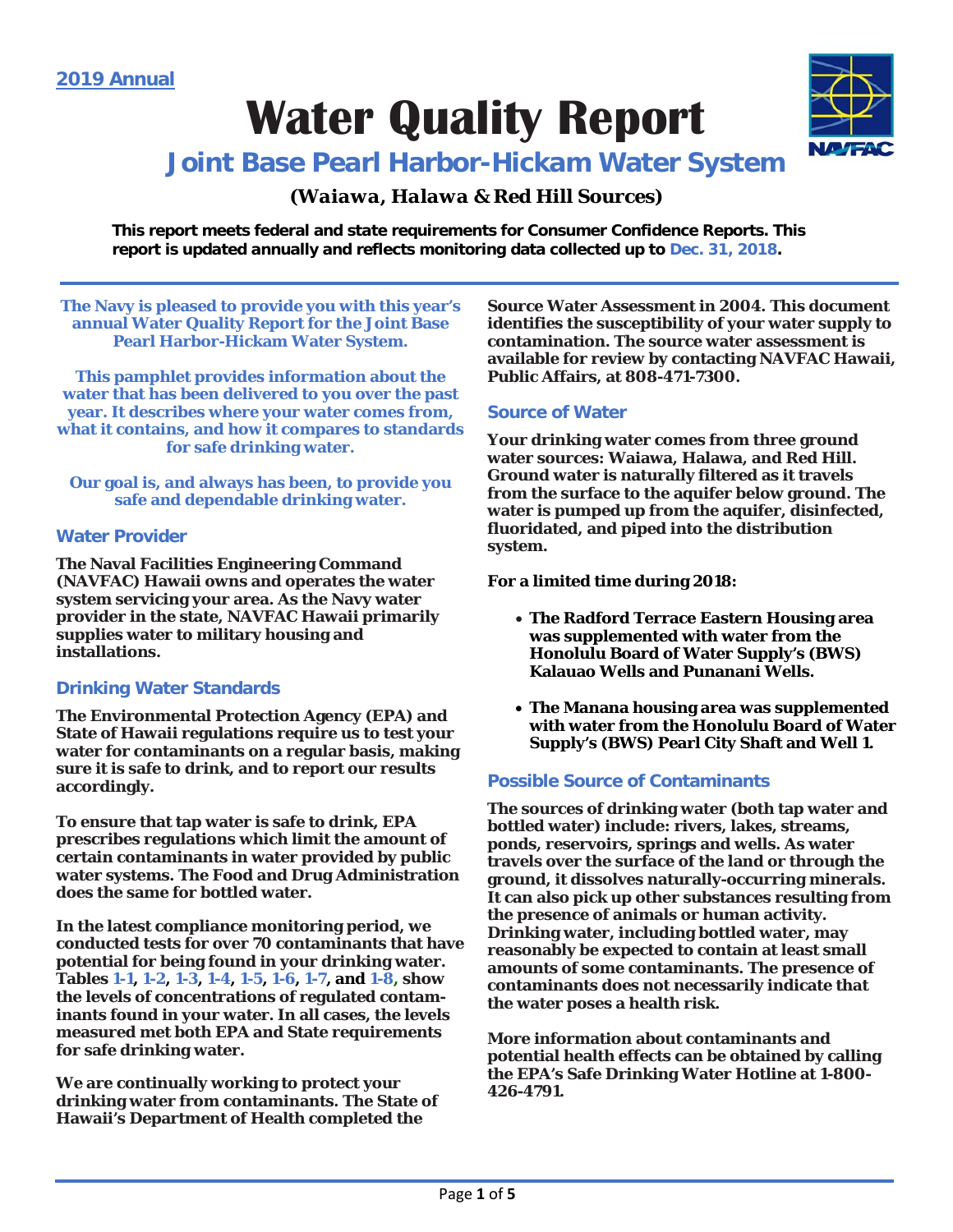#### **Potential Contaminants**

#### **Contaminants that may be present in your source water include:**

**Microbial contaminants** – such as viruses and bacteria, which may come from sewage treatment plants, septic systems, agricultural livestock operations, and wildlife.

**Inorganic contaminants** – such as salts and metals, which can be naturally-occurring or result from urban stormwater runoff, industrial or domestic wastewater discharges, oil and gas production, mining, or farming.

**Pesticides and herbicides** – which may come from a variety of sources such as agriculture, urban stormwater runoff, and residential uses.

**Organic chemical contaminants** – including synthetic and volatile organic chemicals, which are by-products of industrial processes and petroleum production, and can also come from gas stations, urban stormwater runoff, and septic systems.

**Radionuclide contaminants** – which can be naturallyoccurring or be the result of oil and gas production and mining activities.

**Lead** – If present, elevated levels of lead can cause serious health problems, especially for pregnant women and young children. Lead in drinking water is primarily from materials and components associated with service lines and home plumbing. NAVFAC Hawaii is responsible for providing high quality drinking water, but cannot control the variety of materials used in plumbing components. When your water has been sitting for several hours, you can minimize the potential for lead exposure by flushing your tap for 30 seconds to two minutes before using water for drinking or cooking. If you are concerned about lead in your water, you may wish to have your water tested. Information on lead in drinking water, testing methods, and steps you can take to minimize exposure is available from the Safe Drinking Water Hotline or at: *http://www. epa.gov/safewater/lead.*

#### **Navy Water Requirements**

**In accordance with Navy policy, we add chlorine and fluoride to your water supply. These items are added to your drinking water after it is pumped from the ground. We try to maintain the Navy's recommended concentration of approximately 0.7 ppm for fluoride and 0.2 ppm for chlorine throughout the distribution system.**

#### **2018 Voluntary Testing - Red Hill Shaft**

**In January 2014, a fuel release from Tank #5 at the Red Hill Underground Fuel Storage Facility was reported. As a proactive measure, we have been conducting testing at the Red Hill Drinking Water Shaft above what is required by regulation for several years. Table 1-8 shows the levels of concentrations that were detected at the Red Hill Drinking Water Shaft and groundwater monitoring well for 2018. All concentrations are below applicable EPA and State regulatory and action levels. We continue to conduct this voluntary testing and our data will be included in future Water Quality Reports.**

#### **2018 Violations**

**The Navy violated the Stage 2 Disinfectants and Disinfection Byproducts Rule in 2018. Sampling for Total Trihalomethanes (TTHM) and Total Haloacetic Acids (HAA5) was not conducted during the specified month of February 2018.** 

**Two (2) makeup samples were collected in March 2018. In May 2018, four (4) samples were also tested in accordance with drinking water monitoring requirements. Results from the March and May 2018 samples met drinking water standards and are consistent with prior year's results. A public notice was sent to JBPHH Water System customers and tenant commands in September 2018.** 

#### **Concerns/Additional Copies**

**NAVFAC Hawaii does not have routine meetings about the water system. For questions, information about the water system, or additional copies, please contact the NAVFAC Hawaii Public Affairs (808-471-7300).** 

*Please share this information with all other people who drink this water, especially those who may not have received this notice directly (for example, people in apartments, schools, and businesses).*

#### **Owner of Water System**

**Naval Facilities Engineering Command, Hawaii 400 Marshall Road, JBPHH HI 96860-3139**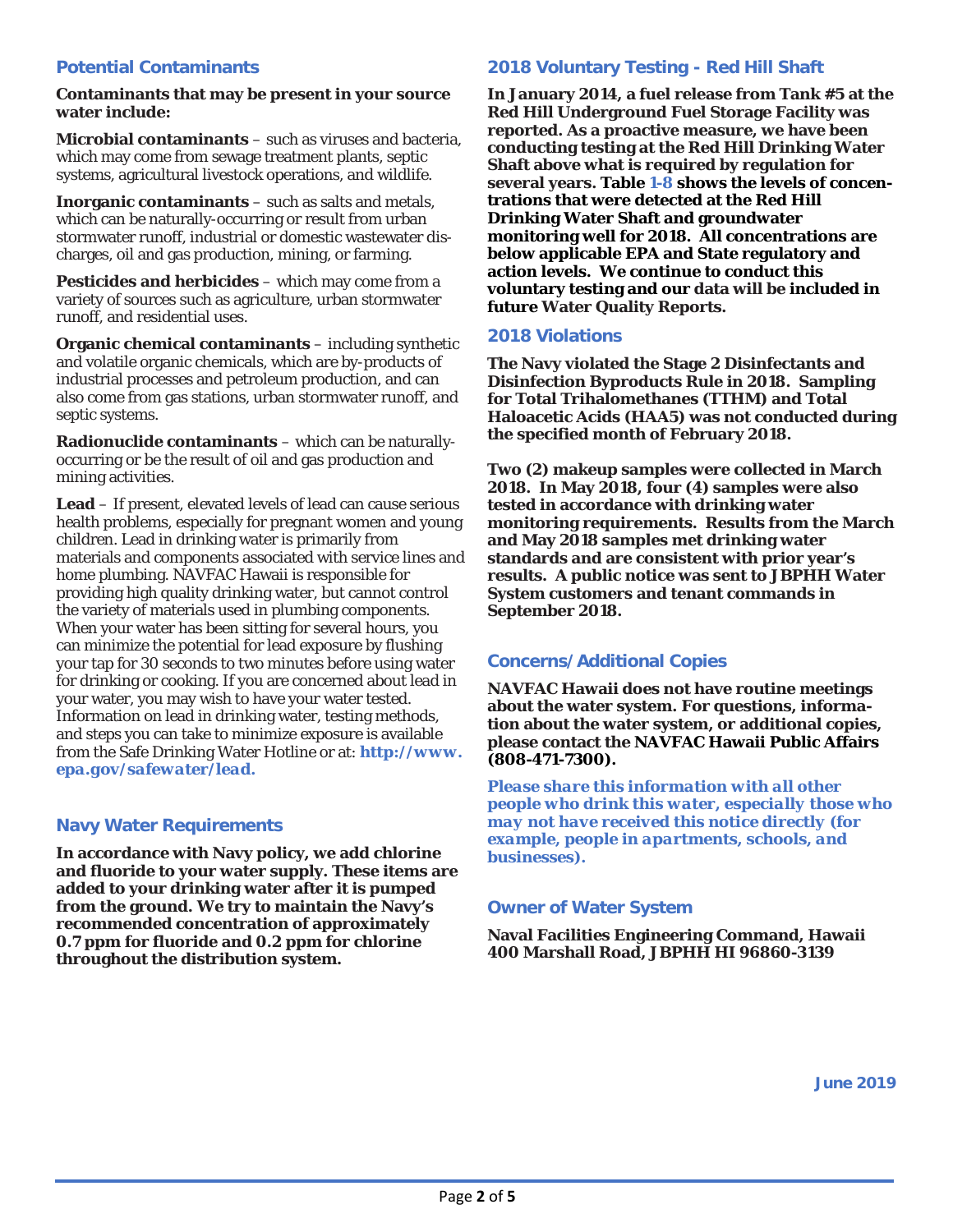## **Water Quality Data Table**

**The following tables list contaminants which were detected during the latest round of sampling required by EPA and State of Hawaii regulations. The water samples were collected from either the source water or distribution system and analyzed by the State, BWS and/or NAVFAC Hawaii. The presence of contaminants does not necessarily indicate that the water poses a health risk. You may obtain more information about contaminants and potential health effects by calling the EPA's Safe Drinking Water Hotline 1-800-426-4791 or the State of Hawaii's Department of Health at 808-586-4258.**

| <b>Contaminants in the Navy's Source Water</b> |                         |                       |                                                   |                                     |                          |                                                                            |                  |  |  |
|------------------------------------------------|-------------------------|-----------------------|---------------------------------------------------|-------------------------------------|--------------------------|----------------------------------------------------------------------------|------------------|--|--|
| <b>Contaminants (units)</b>                    | <b>MCL</b><br>(Allowed) | <b>MCLG</b><br>(Goal) | <b>Highest</b><br><b>Level</b><br><b>Detected</b> | <b>Range of</b><br><b>Detection</b> | Year of<br><b>Sample</b> | <b>Typical Sources of Contaminants</b>                                     | <b>Violation</b> |  |  |
| <b>Inorganic Contaminants</b>                  |                         |                       |                                                   |                                     |                          |                                                                            |                  |  |  |
| Barium (ppm)                                   | $\overline{2}$          | $\overline{2}$        | 0.02                                              | $nd - 0.02$                         | 20171                    | Erosion of natural deposits                                                | <b>No</b>        |  |  |
| Chromium (total) (ppb)                         | 100                     | 100                   | 2.1                                               | $nd - 2.1$                          | 20171                    | Naturally-occurring                                                        | <b>No</b>        |  |  |
| Fluoride (ppm)                                 | 4                       | 4                     | 0.87                                              | $nd - 0.87$                         | 2018                     | Erosion of natural deposits; water<br>additive which promotes strong teeth | <b>No</b>        |  |  |
| Nitrate (ppm)                                  | 10                      | 10                    | 1.8                                               | $0.55 - 1.8$                        | 2018                     | Runoff from fertilizer use; Erosion of<br>natural deposits                 | <b>No</b>        |  |  |
| <b>Organic Contaminants</b>                    |                         |                       |                                                   |                                     |                          |                                                                            |                  |  |  |
| Chlordane (ppb)                                | 2                       | $\mathbf 0$           | 0.36                                              | $nd - 0.36$                         | 20171                    | Residue of banned termiticide                                              | <b>No</b>        |  |  |
| Heptachlor epoxide (ppt)                       | 200                     | $\Omega$              | 20                                                | $nd - 20$                           | 2017 <sup>1</sup>        | Breakdown of heptachlor (banned<br>pesticide)                              | <b>No</b>        |  |  |
| Unregulated Contaminants <sup>2</sup>          |                         |                       |                                                   |                                     |                          |                                                                            |                  |  |  |
| 1,4-dioxane (ppb)                              | n/a                     | n/a                   | 0.35                                              | $nd - 0.35$                         | 20131                    | Synthetic industrial chemical                                              | n/a              |  |  |
| Bromide (ppb)                                  | n/a                     | n/a                   | 765                                               | 124 - 765                           | 2018                     | Naturally-occurring                                                        | n/a              |  |  |
| Chlorate (ppb)                                 | n/a                     | n/a                   | 37                                                | nd - 37                             | 2013 <sup>1</sup>        | Byproduct of drinking water<br>disinfection                                | n/a              |  |  |
| Chloride (ppm)                                 | 250 <sup>3</sup>        | n/a                   | 230                                               | $10 - 230$                          | 2018                     | Naturally-occurring                                                        | n/a              |  |  |
| Chromium-6 (ppb)                               | n/a                     | n/a                   | 2.3                                               | $0.93 - 2.3$                        | 2013 <sup>1</sup>        | Naturally-occurring                                                        | n/a              |  |  |
| Dieldrin (ppb)                                 | n/a                     | n/a                   | 0.05                                              | $nd - 0.05$                         | 20171                    | Residue of banned insecticide                                              | n/a              |  |  |
| Manganese (ppb)                                | n/a                     | n/a                   | 1.20                                              | $nd - 1.20$                         | 2018                     | Naturally-occurring                                                        | n/a              |  |  |
| Sodium (ppm)                                   | n/a                     | n/a                   | 124                                               | $26 - 124$                          | 20171                    | Naturally-occurring                                                        | n/a              |  |  |
| Strontium (ppb)                                | n/a                     | n/a                   | 260                                               | $40 - 260$                          | 20131                    | Naturally-occurring                                                        | n/a              |  |  |
| Sulfate (ppm)                                  | 250 <sup>3</sup>        | n/a                   | 47                                                | nd - 47                             | 2018                     | Naturally-occurring                                                        | n/a              |  |  |
| Vanadium (ppb)                                 | n/a                     | n/a                   | 32                                                | $14 - 32$                           | 20131                    | Naturally-occurring                                                        | n/a              |  |  |

#### **Contaminants in the BWS' Source Water (serving Radford Terrace) Table 1-2**

| <b>Contaminants (units)</b>           | <b>MCL</b><br>(Allowed), | <b>MCLG</b><br>(Goal) | <b>Highest</b><br><b>Average</b> | <b>Range of</b><br><b>Detection</b> | Year of<br><b>Sample</b> | <b>Typical Sources of Contaminants</b>                                     | <b>Violation</b> |
|---------------------------------------|--------------------------|-----------------------|----------------------------------|-------------------------------------|--------------------------|----------------------------------------------------------------------------|------------------|
| <b>Requlated Contaminants</b>         |                          |                       |                                  |                                     |                          |                                                                            |                  |
| Barium (ppm)                          | 2                        | 2                     | 0.011                            | $0.009 - 0.011$                     | 2017                     | Erosion of natural deposits                                                | <b>No</b>        |
| Chromium (ppb)                        | 100                      | 100                   | 1.5                              | $1.1 - 1.6$                         | 2017                     | Naturally-occurring                                                        | <b>No</b>        |
| Fluoride (ppm)                        | 4                        | 4                     | 0.059                            | $0.059 - 0.059$                     | 2017                     | Erosion of natural deposits; water<br>additive which promotes strong teeth | <b>No</b>        |
| Nitrate (ppm)                         | 10                       | 10                    | 0.48                             | $0.38 - 0.48$                       | 2018                     | Runoff from fertilizer use; Erosion of<br>natural deposits                 | <b>No</b>        |
| Unregulated Contaminants <sup>2</sup> |                          |                       |                                  |                                     |                          |                                                                            |                  |
| Chlorate (ppb)                        | n/a                      | n/a                   | 40                               | $37 - 40$                           | 2017                     | Byproduct of the disinfection process                                      | n/a              |
| Chloride (ppm)                        | 2503                     | n/a                   | 120                              | $86 - 120$                          | 2018                     | Naturally-occurring                                                        | n/a              |
| Chromium, hexavalent (ppb)            | n/a                      | n/a                   | 1.5                              | $1.3 - 1.5$                         | 2017                     | Naturally-occurring                                                        | n/a              |
| Manganese (ppb)                       | n/a                      | n/a                   | 0.64                             | $0.47 - 0.81$                       | 2018                     | Naturally-occurring                                                        | n/a              |
| Sodium (ppm)                          | n/a                      | n/a                   | 34                               | $33 - 34$                           | 2017                     | Naturally-occurring                                                        | n/a              |
| Strontium (ppb)                       | n/a                      | n/a                   | 140                              | 140 – 140                           | 2017                     | Naturally-occurring                                                        | n/a              |
| Sulfate (ppm)                         | 250 <sup>3</sup>         | n/a                   | 15                               | $11 - 15$                           | 2018                     | Naturally-occurring                                                        | n/a              |
| Vanadium (ppb)                        | n/a                      | n/a                   | 12                               | $10 - 12$                           | 2017                     | Naturally-occurring                                                        | n/a              |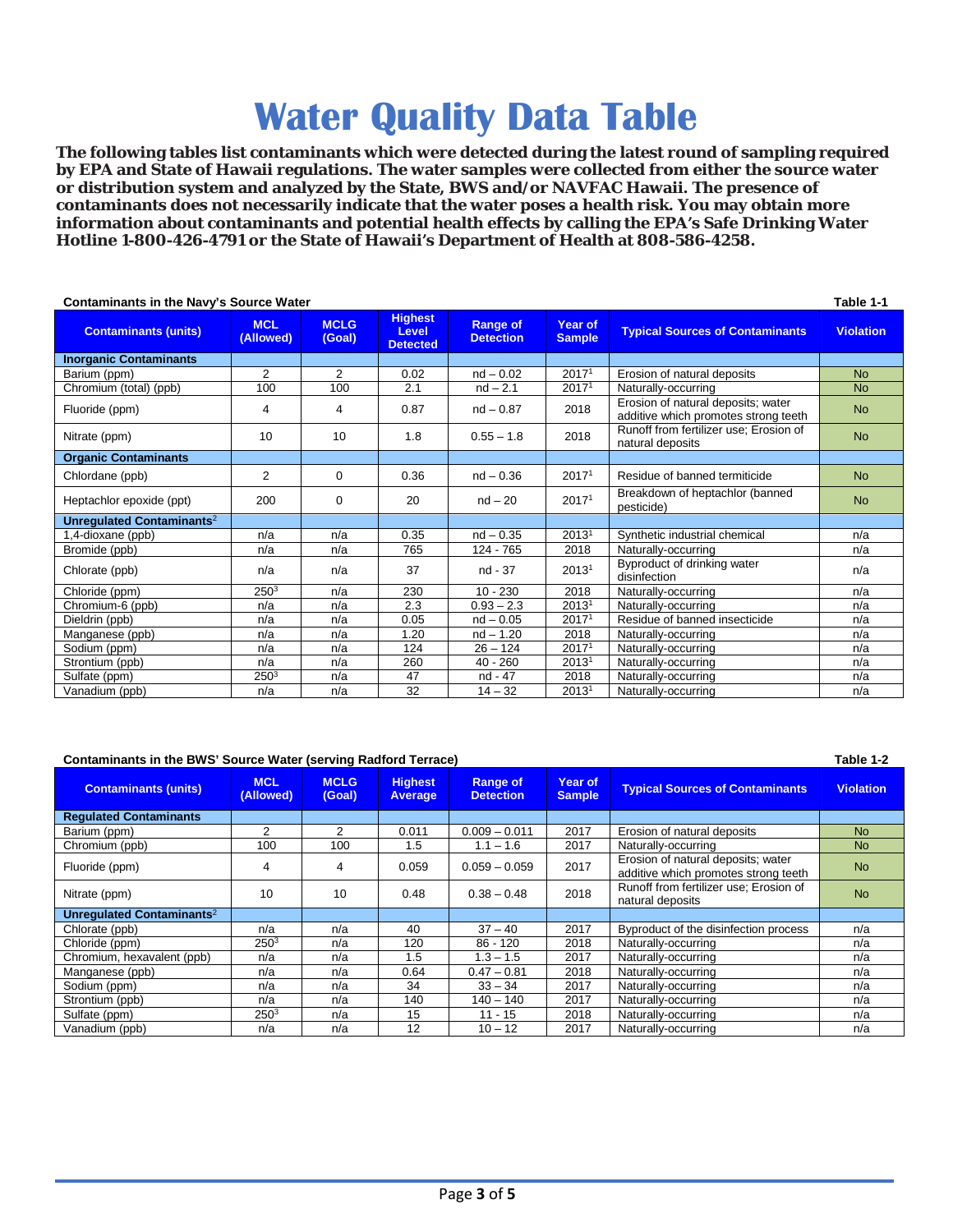#### **Contaminants in the BWS' Source Water (serving Manana Housing) Table 1-3**

| <b>Contaminants (units)</b>           | <b>MCL</b><br>(Allowed) | <b>MCLG</b><br>(Goal) | <b>Highest</b><br><b>Average</b> | <b>Range of</b><br><b>Detection</b> | <b>Year of</b><br><b>Sample</b> | <b>Typical Sources of Contaminants</b>                                     | Violation |
|---------------------------------------|-------------------------|-----------------------|----------------------------------|-------------------------------------|---------------------------------|----------------------------------------------------------------------------|-----------|
| <b>Requlated Contaminants</b>         |                         |                       |                                  |                                     |                                 |                                                                            |           |
| 1,2,3-Trichloropropane (ppb)          | 0.6                     | 0                     | 0.050                            | $0.048 - 0.056$                     | 2018                            | Fumigant previously used in<br>agriculture.                                | <b>No</b> |
| Barium (ppm)                          | 2                       | 2                     | 0.004                            | $0.004 - 0.004$                     | 2017                            | Erosion of natural deposits                                                | <b>No</b> |
| Chromium (ppb)                        | 100                     | 100                   | 1.350                            | $1.2 - 1.5$                         | 2017                            | Naturally-occurring                                                        | <b>No</b> |
| Fluoride (ppm)                        | 4                       | 4                     | 0.067                            | $0.058 - 0.067$                     | 2018                            | Erosion of natural deposits; water<br>additive which promotes strong teeth | <b>No</b> |
| Nitrate (ppm)                         | 10                      | 10                    | 0.860                            | $0.660 - 0.860$                     | 2018                            | Runoff from fertilizer use; Erosion of<br>natural deposits                 | <b>No</b> |
| Unregulated Contaminants <sup>2</sup> |                         |                       |                                  |                                     |                                 |                                                                            |           |
| Chlorate (ppb)                        | n/a                     | n/a                   | 33                               | $22 - 33$                           | 2017                            | Byproduct of the disinfection process                                      | n/a       |
| Chloride (ppm)                        | 250 <sup>3</sup>        | n/a                   | 61                               | $37 - 61$                           | 2018                            | Naturally-occurring                                                        | n/a       |
| Chromium, hexavalent (ppb)            | n/a                     | n/a                   | 1.3                              | $1.2 - 1.3$                         | 2017                            | Naturally-occurring                                                        | n/a       |
| Dieldrin (ppb)                        | n/a                     | n/a                   | 0.003                            | $nd - 0.012$                        | 2018                            | Residue of banned pesticide                                                | n/a       |
| Sodium (ppm)                          | n/a                     | n/a                   | 40                               | $40 - 40$                           | 2017                            | Naturally-occurring                                                        | n/a       |
| Strontium (ppb)                       | n/a                     | n/a                   | 85                               | $58 - 85$                           | 2017                            | Naturally-occurring                                                        | n/a       |
| Sulfate (ppm)                         | 250 <sup>3</sup>        | n/a                   | 12                               | $8.6 - 12$                          | 2018                            | Naturally-occurring                                                        | n/a       |
| Vanadium (ppb)                        | n/a                     | n/a                   | 15                               | $14 - 15$                           | 2017                            | Naturally-occurring                                                        | n/a       |

#### **Contaminants in the Distribution System Contaminants of the United States of the United States of the United States of the United States of the United States of the United States of the United States of the United States**

| <b>Contaminants (units)</b> | <b>MCL</b><br>(Allowed) | <b>MCLG</b><br>(Goal) | <b>Highest</b><br>Level<br><b>Detected</b> | <b>Range of</b><br><b>Detection</b> | Year of<br><b>Sample</b> | <b>Typical Sources of Contaminants</b>                                     | <b>Violation</b> |
|-----------------------------|-------------------------|-----------------------|--------------------------------------------|-------------------------------------|--------------------------|----------------------------------------------------------------------------|------------------|
| Copper (ppm)                | $AL = 1.3$              | 1.3                   | 0.09 <sup>4</sup>                          | 0 <sup>5</sup>                      | 20161                    | Corrosion of household plumbing<br>systems; erosion of natural deposits    | <b>No</b>        |
| Fluoride (ppm)              |                         |                       | 1.2                                        | $nd - 1.2$                          | 2018                     | Erosion of natural deposits; water<br>additive which promotes strong teeth | <b>No</b>        |

| <b>Microbial Contaminants</b>  |                  |                       |                                            |                                     |                          |                                        |                  |  |  |
|--------------------------------|------------------|-----------------------|--------------------------------------------|-------------------------------------|--------------------------|----------------------------------------|------------------|--|--|
| Contaminants (units) ,         | MCL<br>(Allowed) | <b>MCLG</b><br>(Goal) | <b>Highest</b><br>Level<br><b>Detected</b> | <b>Range of</b><br><b>Detection</b> | Year of<br><b>Sample</b> | <b>Typical Sources of Contaminants</b> | <b>Violation</b> |  |  |
| <b>Total Coliform Bacteria</b> | 5%               |                       | .4%                                        | n/a                                 | 2018                     | Naturally present in the environment   | No               |  |  |

| <b>Disinfection Agent</b>   |                          |                                                                                                                                                           |                  |                  |      |                                            |           |
|-----------------------------|--------------------------|-----------------------------------------------------------------------------------------------------------------------------------------------------------|------------------|------------------|------|--------------------------------------------|-----------|
| <b>Contaminants (units)</b> | <b>MRDL</b><br>(Allowed) | <b>MRDLG</b><br><b>Highest</b><br>Year of<br><b>Range of</b><br><b>Typical Sources of Contaminants</b><br>(Goal)<br>Detection<br><b>Sample</b><br>Average |                  | <b>Violation</b> |      |                                            |           |
| Residual Chlorine (ppm)     | 4                        | 4                                                                                                                                                         | 0.4 <sup>6</sup> | $0.2 - 0.6$      | 2018 | Water additive used to control<br>microbes | <b>No</b> |

| <b>Disinfection Byproducts</b> |  |
|--------------------------------|--|
|                                |  |

| <b>Disinfection Byproducts</b> |                         |                       |                                                   |                                     |                          |                                              |                  |  |
|--------------------------------|-------------------------|-----------------------|---------------------------------------------------|-------------------------------------|--------------------------|----------------------------------------------|------------------|--|
| <b>Contaminants (units)</b>    | <b>MCL</b><br>(Allowed) | <b>MCLG</b><br>(Goal) | <b>Highest</b><br><b>Level</b><br><b>Detected</b> | <b>Range of</b><br><b>Detection</b> | Year of<br><b>Sample</b> | <b>Typical Sources of Contaminants</b>       | <b>Violation</b> |  |
| Total Haloacetic Acids (ppb)   | 60                      | n/a                   |                                                   | $nd - 3$                            | 2018                     | By-product of drinking water<br>disinfection | <b>No</b>        |  |
| Total Trihalomethanes (ppb)    | 80                      | n/a                   | 7.9                                               | $nd - 7.9$                          | 2018                     | By-product of drinking water<br>disinfection | <b>No</b>        |  |

#### **2018 Voluntary Testing – Red Hill Shaft Table 1-8**

| <b>Contaminants (units)</b> | <b>MCL (Allowed)</b> | <b>MCLG (Goal)</b> | <b>DOH EAL</b> | <b>Highest Level</b><br><b>Detected</b> | <b>Range of Detection</b> | <b>Violation</b> |
|-----------------------------|----------------------|--------------------|----------------|-----------------------------------------|---------------------------|------------------|
| Ethylbenzene (ppb)          | 700                  | 700                | 30             |                                         | $nd -$                    | <b>No</b>        |
| Lead (ppb)                  | $AL = 15$            |                    |                |                                         | $nd - 1.2$                | <b>No</b>        |
| Toluene (ppb)               | .000                 | .000               | 40             | $0.24$ J                                | $nd - 0.24$ J             | <b>No</b>        |
| Xylenes (ppb)               | 10.000               | 10.000             | 20             | $0.81$ J                                | $nd - 0.81$ J             | <b>No</b>        |